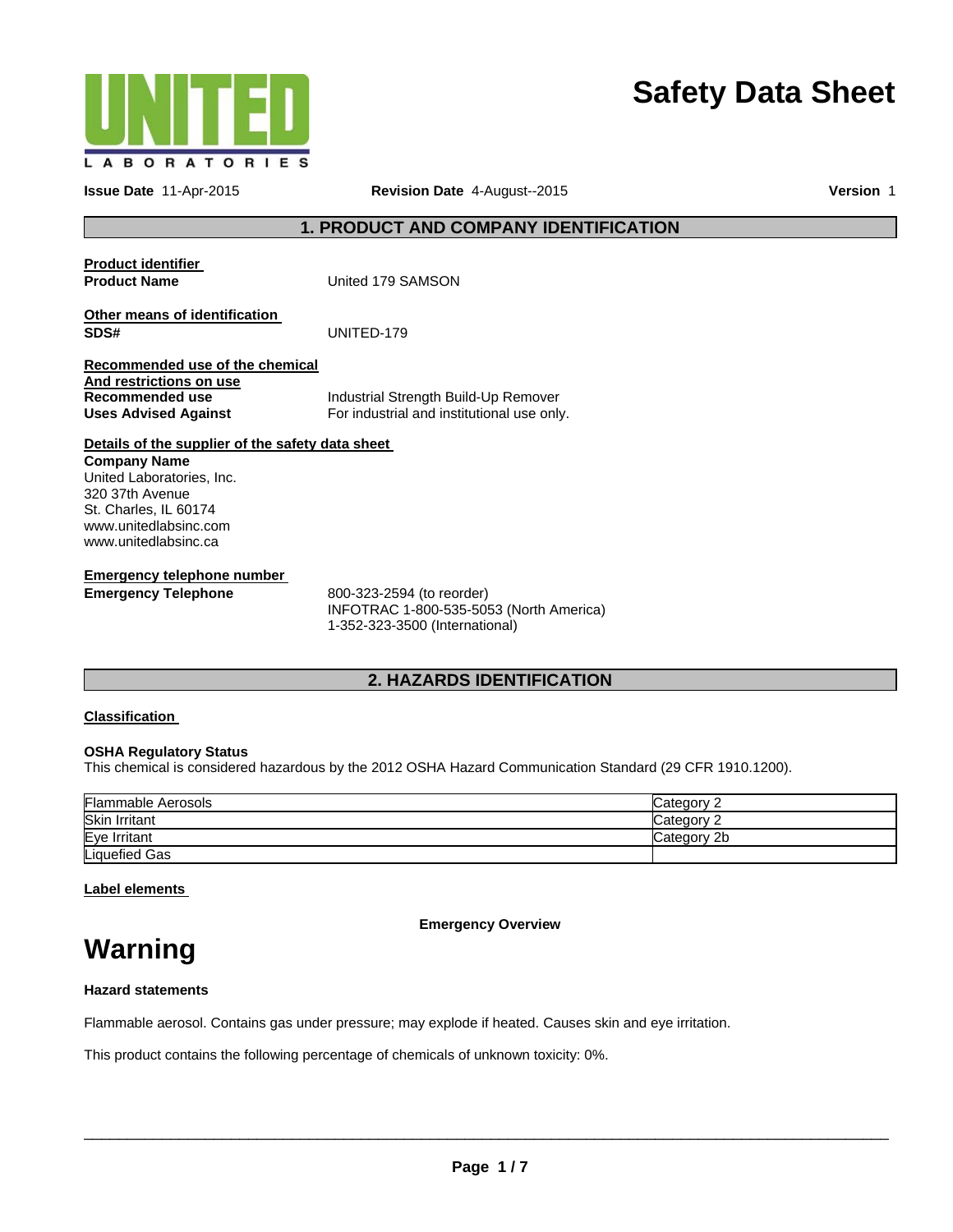

#### **Prevention**

Keep away from heat/sparks/open flames/hot surfaces. No smoking. Do not spray on an open flame or other ignition source. Pressurized container: Do not pierce or burn, even after use. Protect from sunlight. Do not expose to temperatures exceeding 50°C/122°F. Store in well ventilated place.

 $\Box$ 

#### **Response**

If in eyes: Rinse cautiously with water for several minutes. Remove contact lenses, if present and easy to do. Continue rinsing. If eye irritation persists: Get medical attention. If skin irritation occurs: Get medical attention. Take off contaminated clothing and wash before reuse. Wash hands thoroughly after handling.

#### **Storage**

Store locked up. Protect from sunlight. Do not expose to temperatures exceeding 50°C/122°F. Store in well-ventilated area.

#### **Disposal**

Dispose of contents/container in accordance with local/regional/national/international regulations.

#### **Hazard(s) not otherwise classified (HNOC)**

None classified.

# **3. COMPOSITION/INFORMATION ON INGREDIENTS**

| <b>Chemical Name</b> | CAS No.     | Weight-% | <b>Trade Secret</b> |
|----------------------|-------------|----------|---------------------|
| 2-Butoxvethanol      | 111-76-2    | 10-30%   |                     |
| Propane/n-Butane     | 68476-86-8  | 7-13%    |                     |
| Non-ionic Surfactant | 127087-87-0 | $-5%$    |                     |

\*The exact percentage (concentration) of composition has been withheld as a trade secret.

#### **4. FIRST AID MEASURES**

|  |  |  | <b>First aid measures</b> |
|--|--|--|---------------------------|
|--|--|--|---------------------------|

| <b>Skin Contact</b> | If on skin: Wash with plenty of water. If skin irritation occurs: get medical attention.                                                                                                                        |
|---------------------|-----------------------------------------------------------------------------------------------------------------------------------------------------------------------------------------------------------------|
| Eye contact         | If in the eyes: Rinse cautiously with water for several minutes. Removed contact lenses, if<br>present and easy to do. Continue rinsing. If eye irritation persists: Get medical advice /<br>attention.         |
| <b>Inhalation</b>   | Remove individual to fresh air. If breathing is difficult, administer oxygen. If not breathing<br>administer artificial respiration or at any sign of loss of consciousness seek immediate<br>medial attention. |
| <b>Ingestion</b>    | Rinse mouth with water. Do not induce vomiting unless directed by medical authority. Seek<br>medical attention if irritation persists.                                                                          |

#### **Most important symptoms and effects, both acute and delayed**

Eyes: Redness, tearing and blurred vision. Skin: Defatting and dermatitis. No chronic health hazards known.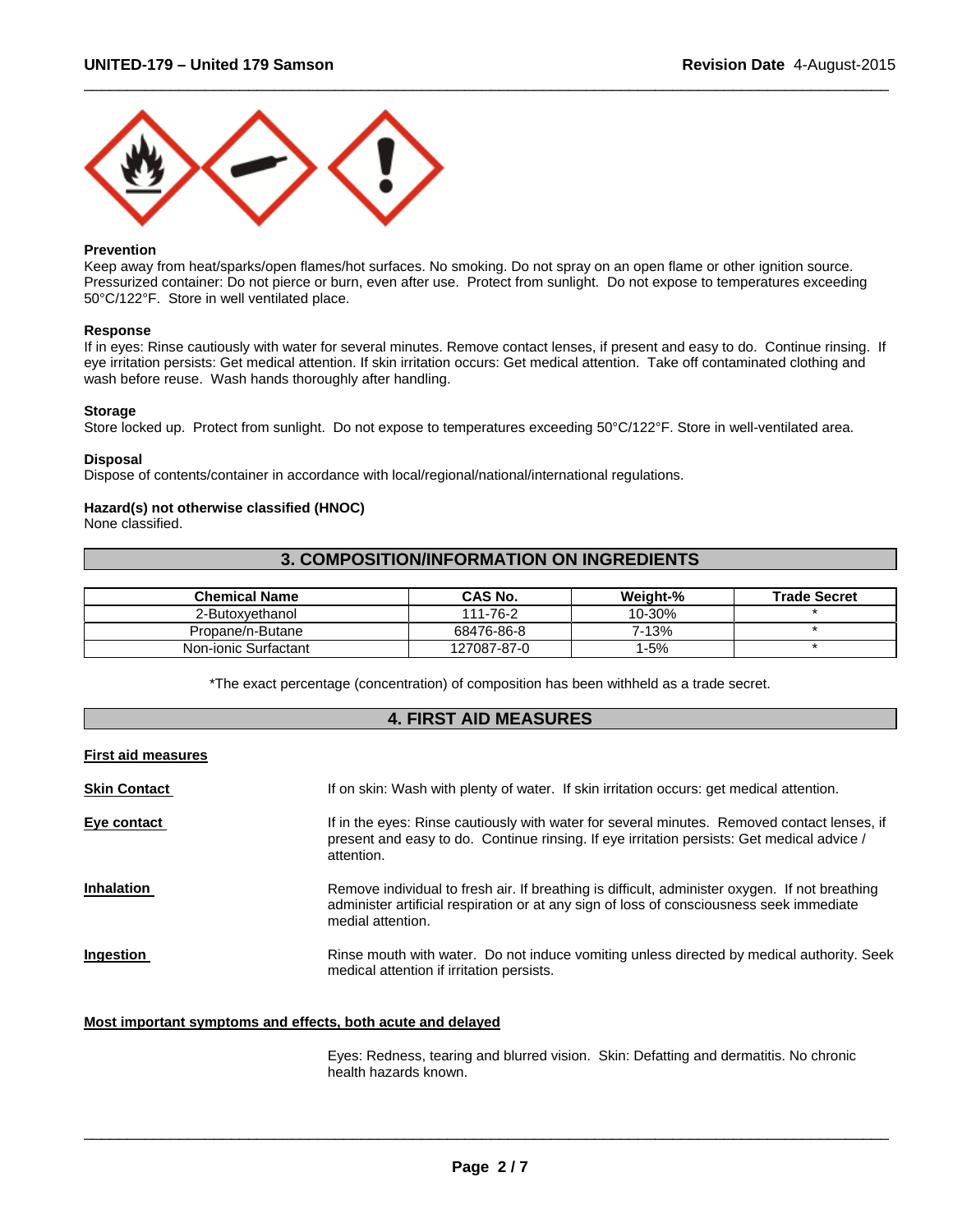#### **Indication of any immediate medical attention and special treatment needed**

There is no specific treatment regimen. Treatment of overexposure should be directed at the control of symptoms and the clinical condition of the individual.

#### **5. FIRE-FIGHTING MEASURES**

 $\Box$ 

#### **Suitable extinguishing media**

Use appropriate media for surrounding fire.

**Unsuitable extinguishing media** None Known.

#### **Specific hazards arising from the chemical**

Keep away from sparks, open flames, and hot surfaces. No smoking. Do not spray on an open flame or other ignition source.

#### **Protective equipment and precautions for firefighters**

Wear NIOSH approved self-contained breathing apparatus with a full face piece operated in a positive pressure demand mode with full body protective clothing when fighting fires. Avoid contact with skin and breathing smoke, fumes and decomposition products. Cool fire exposed containers with water fog to prevent bursting.

#### **Specific Methods**

Use standard firefighting procedures and consider the hazards of other involved materials.

#### **Hazardous combustion products**

Acrid smoke and oxides of carbon.

#### **6. ACCIDENTAL RELEASE MEASURES**

#### **Personal precautions, protective equipment and emergency procedures**

| <b>Personal precautions</b>                                  | Keep unnecessary personnel away. For personal protection, see Section 8 of the SDS.                                                                                                                                                          |  |  |
|--------------------------------------------------------------|----------------------------------------------------------------------------------------------------------------------------------------------------------------------------------------------------------------------------------------------|--|--|
| <b>Environmental precautions</b>                             |                                                                                                                                                                                                                                              |  |  |
| <b>Environmental precautions</b>                             | None Known.                                                                                                                                                                                                                                  |  |  |
| Methods and material for containment and cleaning up         |                                                                                                                                                                                                                                              |  |  |
| <b>Methods for containment</b><br>and cleaning up            | Eliminate all ignition sources (no smoking, flares, sparks or flames in immediate area).<br>Large quantities should be picked up with oil dry or equivalent, small quantities may be<br>flushed to the sewer with large quantities of water. |  |  |
| <b>Waste disposal</b>                                        | Dispose of in accordance with federal, state and local regulations.                                                                                                                                                                          |  |  |
| <b>RCRA Status</b>                                           | Product should be fully characterized prior to disposal (40 CFR 261).                                                                                                                                                                        |  |  |
|                                                              |                                                                                                                                                                                                                                              |  |  |
|                                                              | 7. HANDLING AND STORAGE                                                                                                                                                                                                                      |  |  |
| <b>Precautions for safe handling</b>                         |                                                                                                                                                                                                                                              |  |  |
| Advice on safe handling                                      | Pressurized container: Do not pierce or burn, even after use. Do not smoke while using or<br>until sprayed surface is thoroughly dry. Keep away from heat, sparks, flame and other<br>sources of ignition. Keep out of reach of children.    |  |  |
| Conditions for safe storage, including any incompatibilities |                                                                                                                                                                                                                                              |  |  |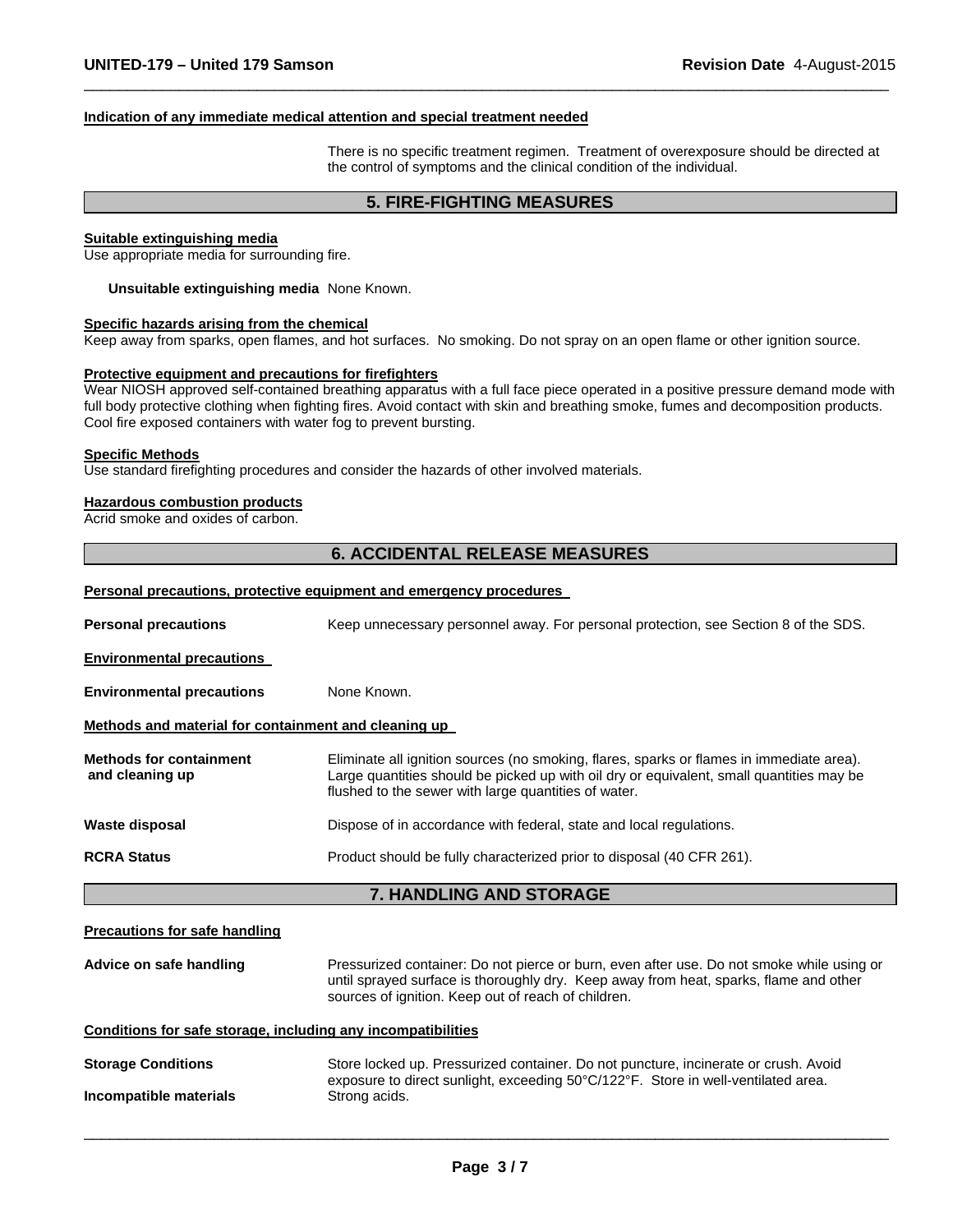# **8. EXPOSURE CONTROLS/PERSONAL PROTECTION**

 $\Box$ 

# **Appropriate engineering controls**

**Engineering Controls General ventilation and local exhaust should be adequate.** 

| <b>Chemical Name</b>           | OSHA            | <b>ACGIH TLV</b> |
|--------------------------------|-----------------|------------------|
| Propane/n-Butane<br>68476-86-8 | PEL: 1000 ppm   | TWA: 1000 ppm    |
| 2-Butoxyethanol<br>111-76-2    | PEL: 50 ppm     | $TWA$ ; 20 ppm   |
| Non-Surfactant<br>127087-87-0  | Not Established | Not Established  |

#### **Individual protection measures, such as personal protective equipment**

| Eye/face protection           | Safety glasses are recommended.                                                                                                           |
|-------------------------------|-------------------------------------------------------------------------------------------------------------------------------------------|
| Skin and body protection      | Chemical resistant gloves are recommended. Wash hands with water.                                                                         |
| <b>Respiratory protection</b> | Wear NIOSH/MSHA approved respiratory protection if used in confined, poorly ventilated<br>area.                                           |
| <b>General Hygiene</b>        | When using, do not eat, drink or smoke. Regular cleaning of clothing is recommended.<br>Wash hands if contacted, after use, with product. |

# **9. PHYSICAL AND CHEMICAL PROPERTIES**

# **Information on basic physical and chemical properties**

| <b>Physical state</b><br>Appearance<br>Color<br>Odor | Aerosol<br>White Foam<br>Clear<br>Soapy |                  |
|------------------------------------------------------|-----------------------------------------|------------------|
| <b>Property</b>                                      | Values                                  | Remarks • Method |
| рH                                                   | 9.75                                    |                  |
| <b>Specific Gravity</b>                              | $0.99@77^{\circ}F(25^{\circ}C)$         |                  |
| <b>Viscosity</b>                                     | No Information available.               |                  |
| Melting point/freezing point                         | No information available.               |                  |
| <b>Flash point</b>                                   | No information available.               |                  |
| <b>Boiling point and Boiling range</b>               | No information available.               |                  |
| <b>Evaporation rate</b>                              | >1                                      |                  |
| Flammability (solid, gas)                            | Flammable Aerosol                       |                  |
| Upper flammability limit:                            | No information available.               |                  |
| Lower flammability limit:                            | No information available.               |                  |
| Vapor pressure                                       | 17.5 @77°F (25°C)                       |                  |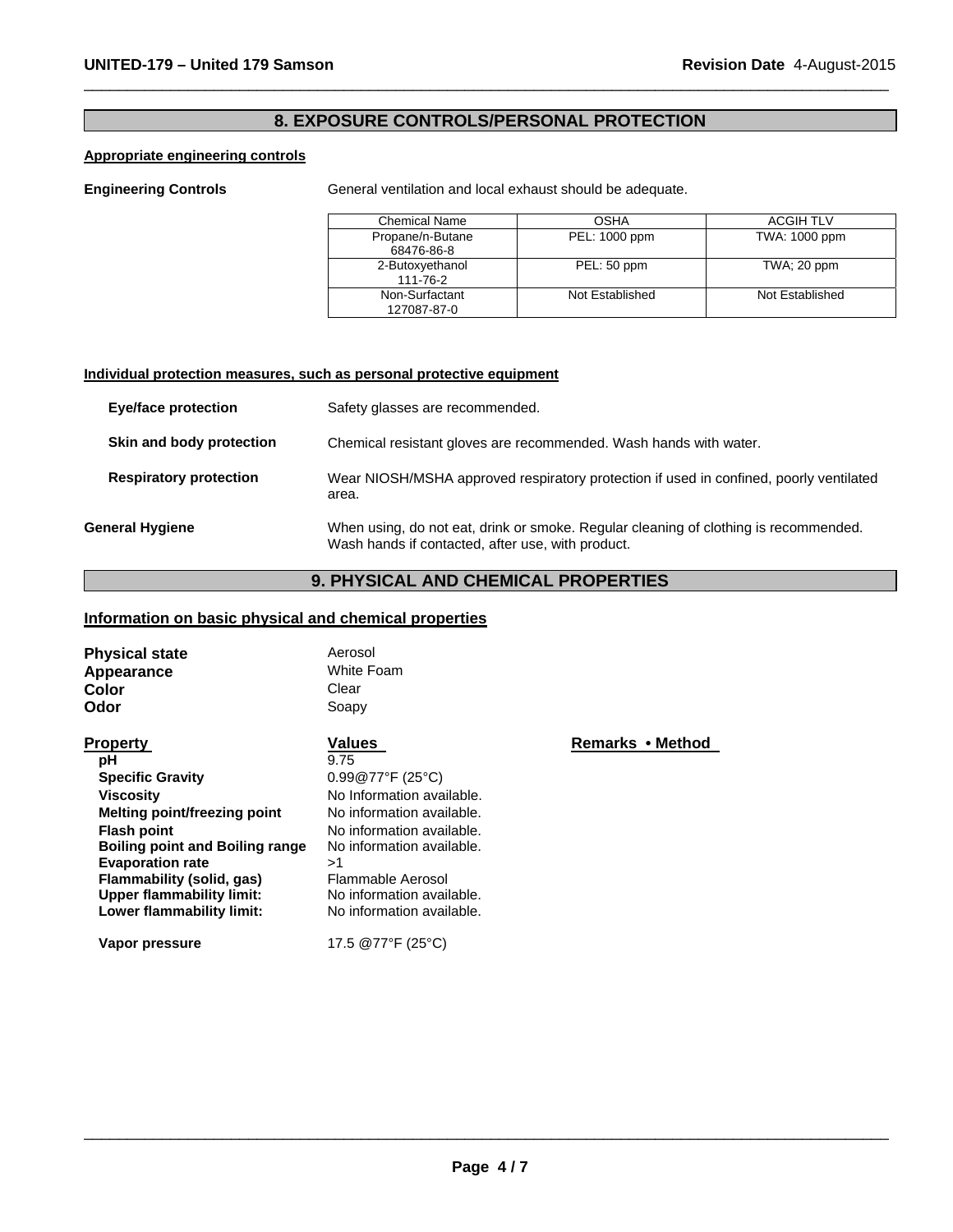| <b>Vapor density</b>              |
|-----------------------------------|
| <b>Relative density</b>           |
| <b>Water solubility</b>           |
| <b>Volatility including water</b> |
| <b>Dielectric Strength</b>        |
| <b>Partition coefficient</b>      |
| <b>Auto-ignition temperature</b>  |
| <b>Decomposition temperature</b>  |
| VOC (weight %)                    |

1 No information available. 100% 99% No information available. No information available. No information available. No information available. 25%

# **10. STABILITY AND REACTIVITY**

 $\Box$ 

#### **Reactivity**

Chemically active metals and acids.

#### **Chemical stability**

Material is stable at normal conditions.

#### **Possibility of Hazardous Reactions**

None known.

#### **Conditions to avoid**

Do not mix with strong acids. Avoid temperatures exceeding temperatures greater than 122°F. May cause bursting.

#### **Incompatibles**

Strong agents.

#### **Hazardous Decomposition Products**

None known.

# **11. TOXICOLOGICAL INFORMATION**

#### **Information on likely routes of exposure**

Eyes, Ingestion, and Skin.

#### **Product Information**

**Inhalation** – Irritant. Avoid breathing spray mist. May cause irritation to respiratory tract.

**Eye Contact** – Causes mild if any irritation.

 **Skin Contact** – Brief contact is not irritating. May cause irritation, dryness, redness, localized defatting with prolong or repeated contact. Removes natural oils and fats from skin.

**Ingestion –** May cause nausea, diarrhea, vomiting, depending on the amount ingested.

| <b>Chemical Name</b>         | Oral $LD_{50}$        | Inhalation $LC_{50}$     | Dermal $LD_{50}$                              |
|------------------------------|-----------------------|--------------------------|-----------------------------------------------|
| ?-Butoxvethanol              | 170<br>∣ mg/ka<br>. . | $- -$<br>ppm.<br>4 hours | つつへ<br>mg/kg<br>$-20$<br>-<br>$\cdot$ $\cdot$ |
| $1 - 76 -$<br>$\overline{A}$ | 'Rat)                 | (Rat)                    | (Rabbit)                                      |

#### **Symptoms related to the physical, chemical and toxicological characteristics**

Pre-existing disorders of the skin, respiratory system, and eyes will be aggravated by over exposure.

#### **Delayed and immediate effects as well as acute/chronic effects from short and long-term exposure**

Eyes: redness, tearing and blurred vision. Skin: Defatting and dermatitis. No known chronic effects.

**Carcinogenicity**: This product is not considered to be a carcinogen by IARC, ACGIH, NTP or OSHA.

# $\Box$ **12. ECOLOGICAL INFORMATION**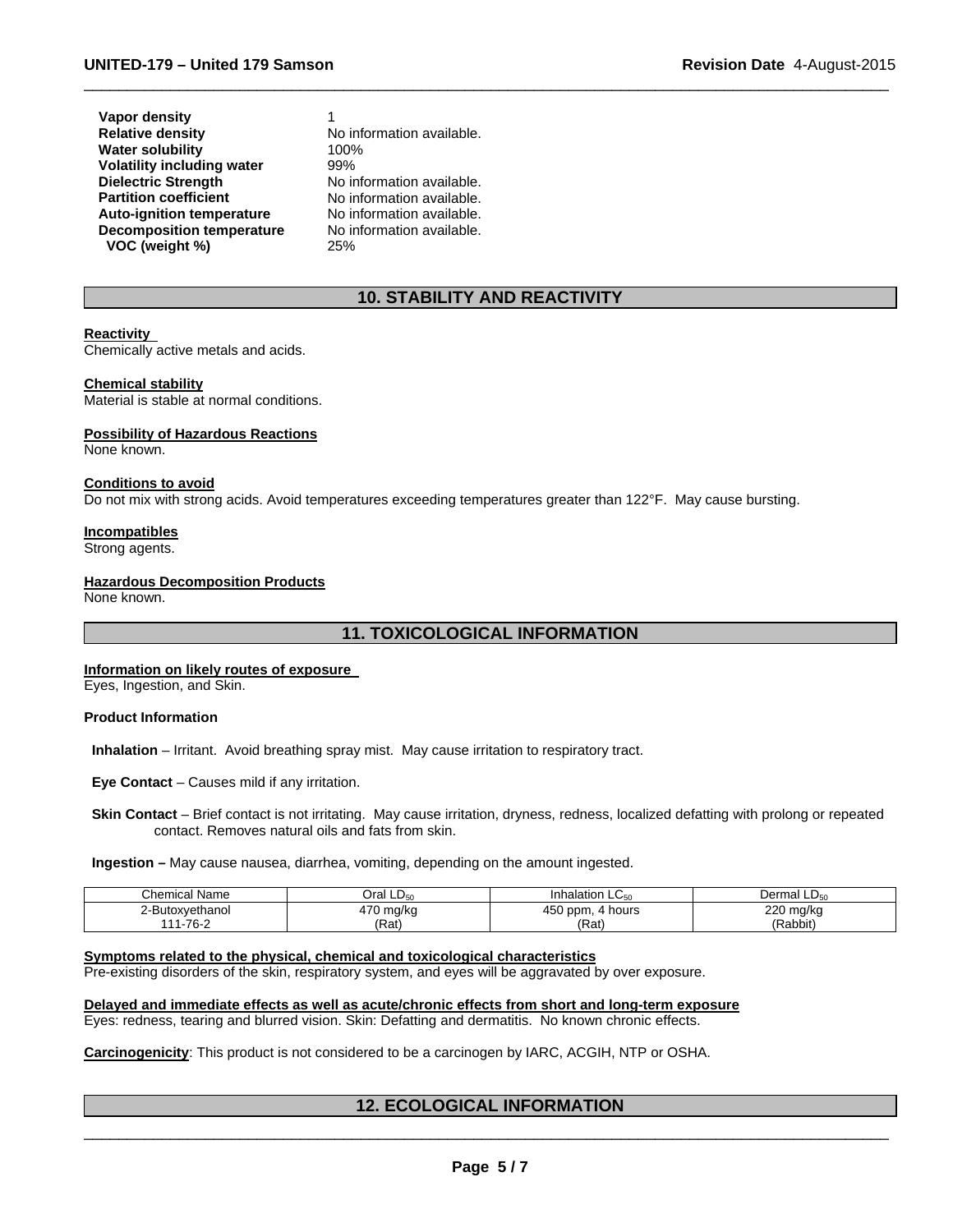#### **Ecotoxicity**

Toxic to aquatic life only in high concentrations, lethal concentrations not available. 2-Butoxyethanol (111-76-2).

#### **Persistence and degradability**

This product is not biodegradable.

#### **Bioaccumulation**

This product is not expected to bioaccumulate.

#### **Soil Mobility**

This product is mobile in soil.

#### **Other Ecological Hazards**

None known.

### **13. DISPOSAL CONSIDERATIONS**

 $\Box$ 

#### **Waste treatment methods**

| <b>Disposal of wastes</b>    | Disposal should be in accordance with applicable regional, national and local laws and<br>regulations. |
|------------------------------|--------------------------------------------------------------------------------------------------------|
| Local disposal regulations   | Dispose in accordance with local requiations. Do not puncture or incinerate containers.                |
| <b>RCRA Hazardous Status</b> | Product should be fully characterized prior to disposal (40 CFR 261).                                  |
|                              |                                                                                                        |

### **14. TRANSPORT INFORMATION**

This product meets the exception requirements of Section 173.306 as a limited quantity and may be shipped as a limited quantity. Until 12/31/2020, the "Consumer Commodity-ORM-D" marking may still be used in place of the new limited quantity diamond mark for packages of UN 1950 Aerosols. Limited quantities require the limited quantity diamond mark on cartons after 12/31/2020 and may be used now in place of the "Consumer Commodity ORM-D" marking and both may be displayed concurrently.

#### **DOT UN/ID No.** UN1950 **Proper shipping name Aerosols, Ltd. Qty. Transport hazard class(es** 2.1 **IATA UN/ID No. UN proper shipping name Transport hazard class(es)**  UN1950 Aerosols, Ltd. Qty. 2.1 **IMDG**

| -----                         |  |
|-------------------------------|--|
| UN/ID No.                     |  |
| Proper shipping name          |  |
| <b>Transport hazard class</b> |  |
|                               |  |
| Each and a control. Also a    |  |

UN1950 Aerosols, Ltd. Qty. 2.1

**Environmental Class Marine Pollutant**  No information available.

# **15. REGULATORY INFORMATION**

#### **International Inventories**

2-Butoxyethanol (111-76-2) Europe, Japan, Australia, Canada, Korea, Philippines, New Zealand and China – Yes

#### **Legend:**

**TSCA** - United States Toxic Substances Control Act Section 8(b) Inventory-Yes